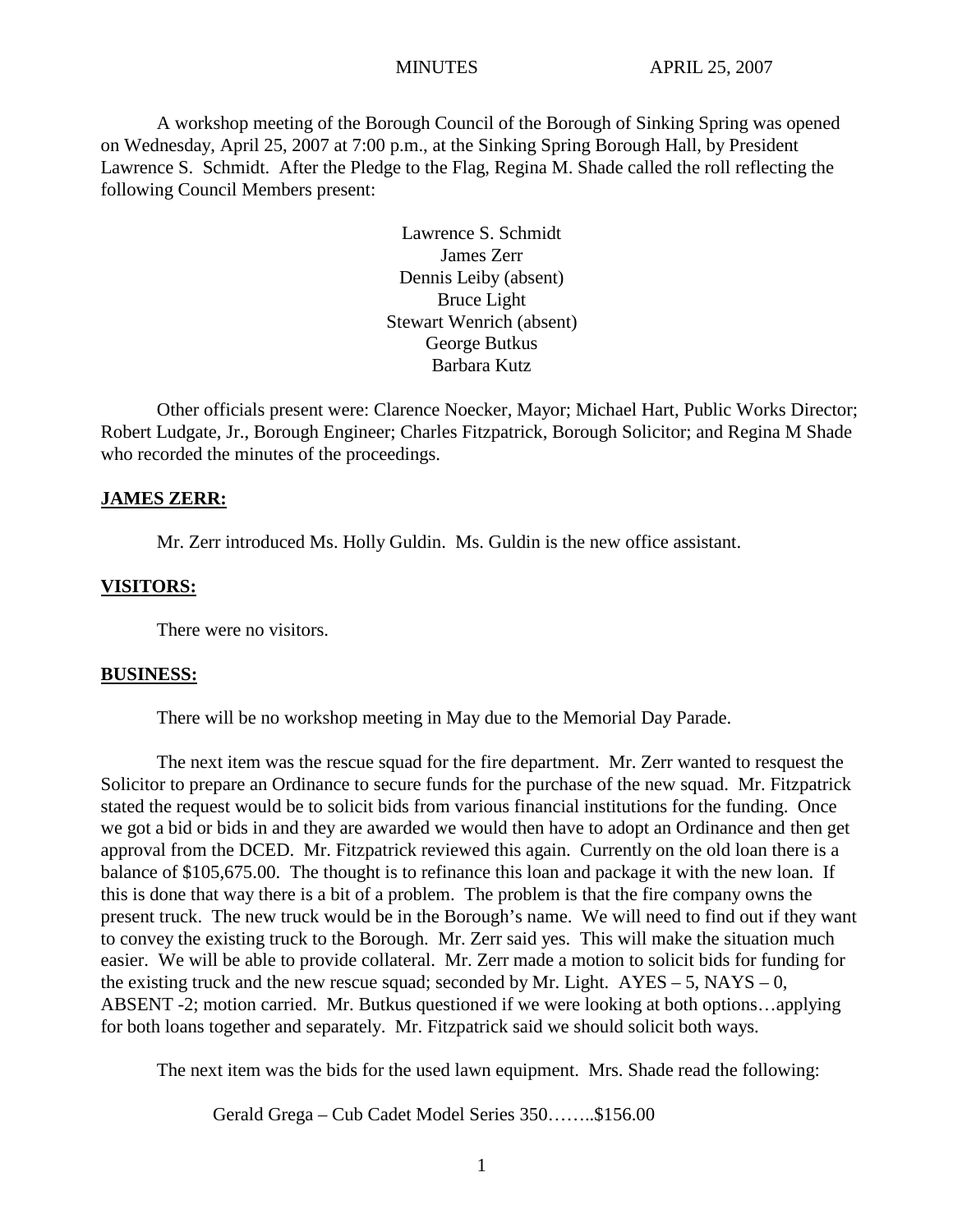#### **BUSINESS (cont'd):**

| Gravely Walk Behind Tractor\$56.00<br>$\sim 100$<br>Gravely Functional Duel Unit Walk Behind \$76.00<br>$\omega_{\rm{max}}$ |  |
|-----------------------------------------------------------------------------------------------------------------------------|--|
|                                                                                                                             |  |
|                                                                                                                             |  |

There was some discussion on how the bids were made. Mr. Ludgate stated he will sit down with Mr. Hart to review the bids. Mr. Butkus made a motion to table this till the Council meeting the following week so that Mr. Hart and Mr. Ludgate could review the bids; seconded by Mr. Light.  $AYES - 5$ ,  $NAYS - 0$ ,  $ABSENT - 2$ ; motion carried.

Mr. Schmidt stated that Council has been given some Ordinances that will need to be approved at the Council meeting the following week. It was decided that not all the Ordinances were there for all of Council. Mr. Fitzpatrick will be sending them to Mrs. Shade and she will see that Council does receive them. One (1) of the Ordinances was changing the zoning in an R-1 district to allow age restricted housing (R5). Another is the Police Mutual Aid Agreement. There is one for the Emergency Management Agency changing their by-laws. The Zoning Ordinance everyone has.

The Memorial Day Parade was next on the agenda. The parade will be Monday, May 28, 2007. It will be similar to the last parade we hosted. It will step off at 10:00 a.m. at Broad Street and finish up at the VFW. There will be a memorial service. After the service there will be food, games, and prizes for the children. Mrs. Karli was looking for volunteers not only for the parade and the festivities but for the Rec Board as well. Mrs. Karli believes if the weather is bad the Mayor will decide whether the parade will go on. There will be a float. The Rec Board is looking for any Iraq Veterans. They are honoring all Vets; however they are looking to get as many Iraq Veterans to the parade as possible. A discussion ensued as to how the float will be decorated. There will be a total of ten (10) games. The Library will be hosting their own game and will be giving our certificates for free books. They will supply some bake goods also. The Rec Board is looking for more bake goods as well.

The next item was the rock wall by GameTime. Mr. Hart stated that the total cost of the rock wall was \$11,999.00. This is under the State contract. The Ladies Auxiliary of the VFW wanted to buy a piece of equipment for the playground. Ms. Pearl Greath of the VFW stated they wanted to donate \$500. Mrs. Karli explained that there is no equipment for that price, but the Rec Board would be more than happy to accept any donation. They will put the donation toward the total cost of the rock wall. Mrs. Kutz stated that the VFW itself would like to donate some money to the playground. In prior years the VFW donated money to the police department. A brief discussion ensued. Mrs. Kutz will check with the VFW to see if they would like to donate. Mrs. Shade stated that we are also looking at purchasing two (2) benches for the Brookfield Manor playground. She thought that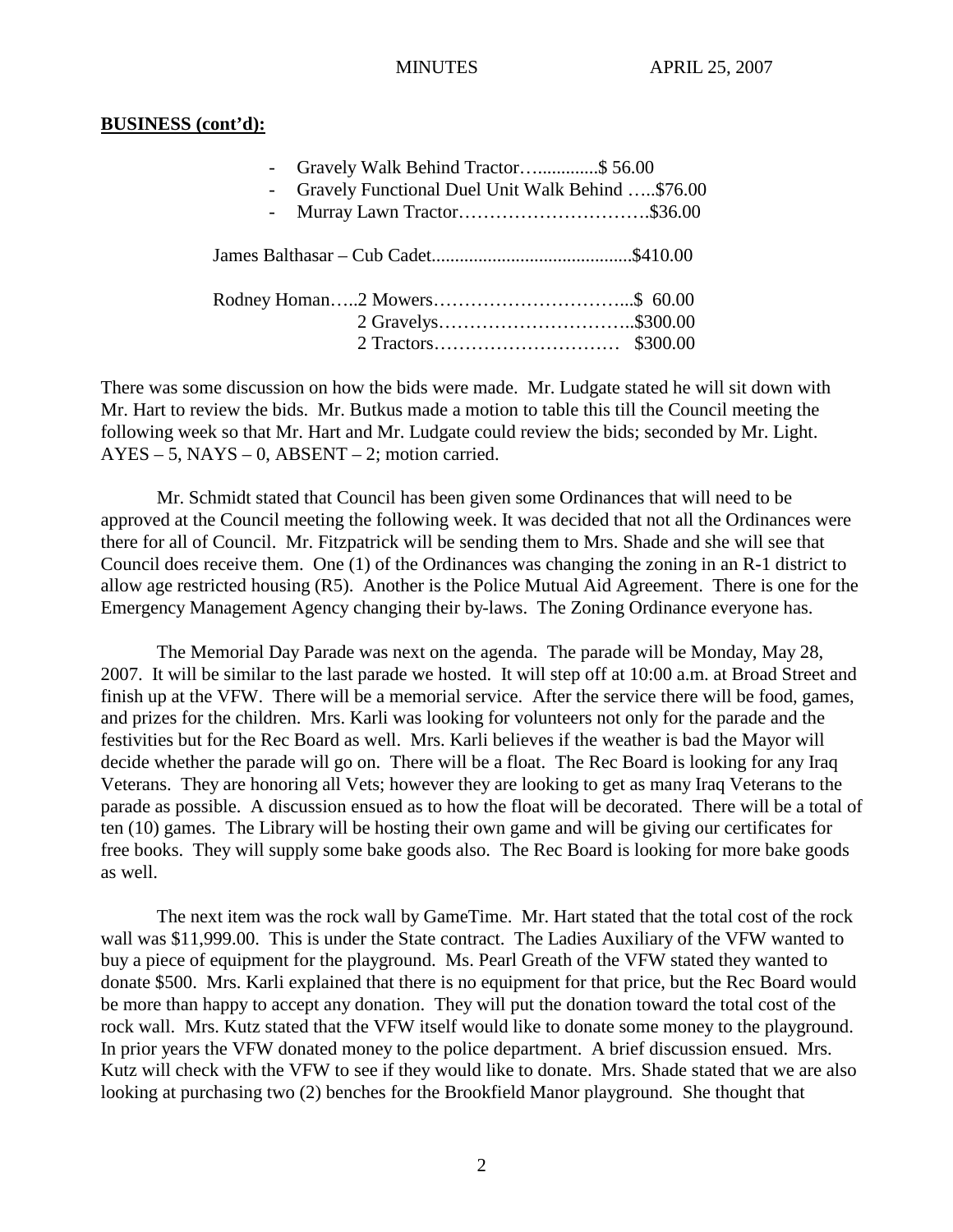### **BUSINESS (cont'd):**

perhaps the VFW would like to donate for the two (2) benches. She also stated we might be able to get a plaque with their name on it stating they donated for the benches. There is a delivery date of 30 to 45 days. Mr. Butkus questioned the height. It will be eight (8) foot. Mr. Light made a motion to purchase the rock wall. There was no second. Mr. Butkus wanted to hold off until we get confirmations on how much the VFW is willing to contribute. Mrs. Shade stated that might be okay however the playground is due to open the beginning of June and she was concerned for the safety of the children if the road crew was installing the rock wall while the playground season was in progress. Mr. Schmidt questioned if there was an objection to this. Mrs. Kutz stated that she wanted to see what the outcome was from the VFW and their donation. Mr. Zerr stated we could always put the money back into the account once the donation was made. Mr. Light made the motion to purchase the rock wall at a cost not to exceed \$12,000.00; seconded by Mr. Zerr. Mr. Schmidt called for a roll call vote.  $AYES - 5$ ,  $NAYS - 0$ ,  $ABSENT - 2$ ; motion carried.

## **BRUCE LIGHT:**

He had nothing. His was a personnel issue.

## **BARBARA KUTZ:**

She had nothing as this time.

## **JAMES ZERR:**

His issue was for executive session.

## **GEORGE BUTKUS:**

Mr. Butkus stated we made one (1) line item when we created the budget for this year. That was for painting and surface prep of the catwalk in the one (1) sludge digester. Mr. Hillibush would like an approval to start purchasing items for the secondary clarifier. It is included in the budget.

## **CHARLES FITZPATRICK:**

Mr. Fitzpatrick spoke with Mr. James Lillis, Township of Spring Solicitor, earlier in the day. There is an area of the Borough, Sinking Spring Terrace, which lies off Fritztown Road. Spring Township needs an agreement with the Borough. Spring will be extending its sewer line back in that area. Mr. Ast already has a home back there and Mr. Drew Lugiard is looking to build a home there. His home will be in the Borough however his sewer will run through Spring Township lines. A number of other questions and concerns were raised in regards to sewer agreements. Mr. Fitzpatrick and Mr. Lillis both feel that it is very important that these agreements be reviewed and updated. Another issue would be the treatment of South Heidelberg sewage. Another item will be the "Taj Mahal" pumping station. The next is the diversion. All of these items need to be looked at and discussed. Mr. Fitzpatrick did call Mr. John Hoffert, Solicitor for the Authority. He will call Mr.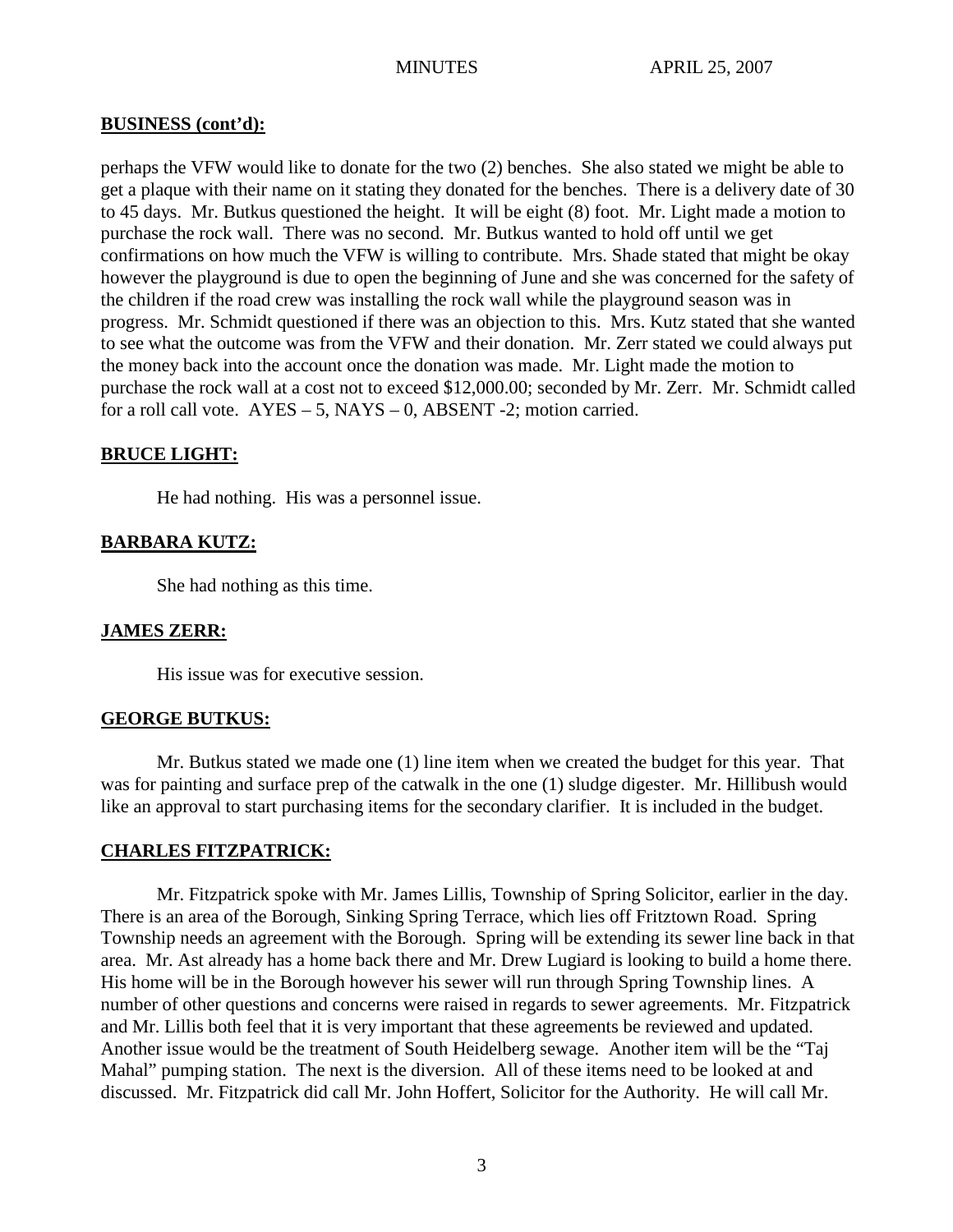## **CHARLES FITZPATRICK (cont'd):**

Francis Butkus. Mr. Fitzpatrick feels that a meeting of all parties should be held. We might be able to eliminate some of these agreements. No formal plan has been submitted by Mr. Luigard however he has spoken to Mr. Ludgate. Mr. Ludgate stated Mr. Luigard would like to see an intermunicipal agreement between the Borough and the Township. He can't have an on lot septic system. Mr. Joseph Orlando of Columbia Avenue spoke with Mr. Francis Butkus and he stated that you need an acre or so for an on lot system, according to Mr. Schmidt. A brief discussion ensued. Mr. Fitzpatrick feels the Friday after the Council meeting will be a good time to meet. They will try to put the meeting together.

Mr. Schmidt stated that we received a call from the County stating we have some severe viruses on our computer again. We did call Lynx. They were just here in February and fixed the problem and gave us an anti virus update. However we are once again, having problems. Lynx stated that it will cost us a lot of money to clean them up. They would need to clean them completely. They made a recommendation that it might be cheaper to buy four (4) new computers with flat screens then what it would cost to clean them up. A discussion ensued as to how we might have gotten the viruses. The price of the computers is \$5,374.00. Mr. Zerr stated what comes with the computers. We have added a professional service package of fifty hours (50) at \$90.00 per hour. Mrs. Shade stated the tech service we can carry over from year to year. It will not run out. Another discussion ensued as to fire walls. The computers will be wiped out and then we will try to put them up for sale. Mr. Zerr made a motion to purchase the computers and the service package; seconded by Mr. Light. Mr. Schmidt asked for a roll call vote. AYES -5, NAYS – 0, ABSENT – 2; motion carried. Mr. Butkus requested that Lynx come back in on a more regular basis to check on the computers. That was agreed upon.

## **PUBLIC COMMENT:**

There were no public comments.

## **EXECUTIVE SESSION:**

Council went into an executive session for personal matters at 7:50 p.m.

#### **RECONVENE:**

Council reconvened at 8:45 p.m. No action was taken.

## **MICHAEL HART:**

Mr. Hart stated the curb restoration on Vester Place is going well. There is one (1) holdout; however they do have till the  $30<sup>th</sup>$ . It is about 50 feet of curbing. There was a preconstruction meeting on Monday. We don't know when the construction will be beginning. We won't know that till it is awarded. Mr. Hart wanted to discuss the stormwater issue along with the catch basin. He was putting together prices for doing this in house. The price for materials alone will be about \$6,000.00. There is another issue though. After doing some research on the alley and looking at the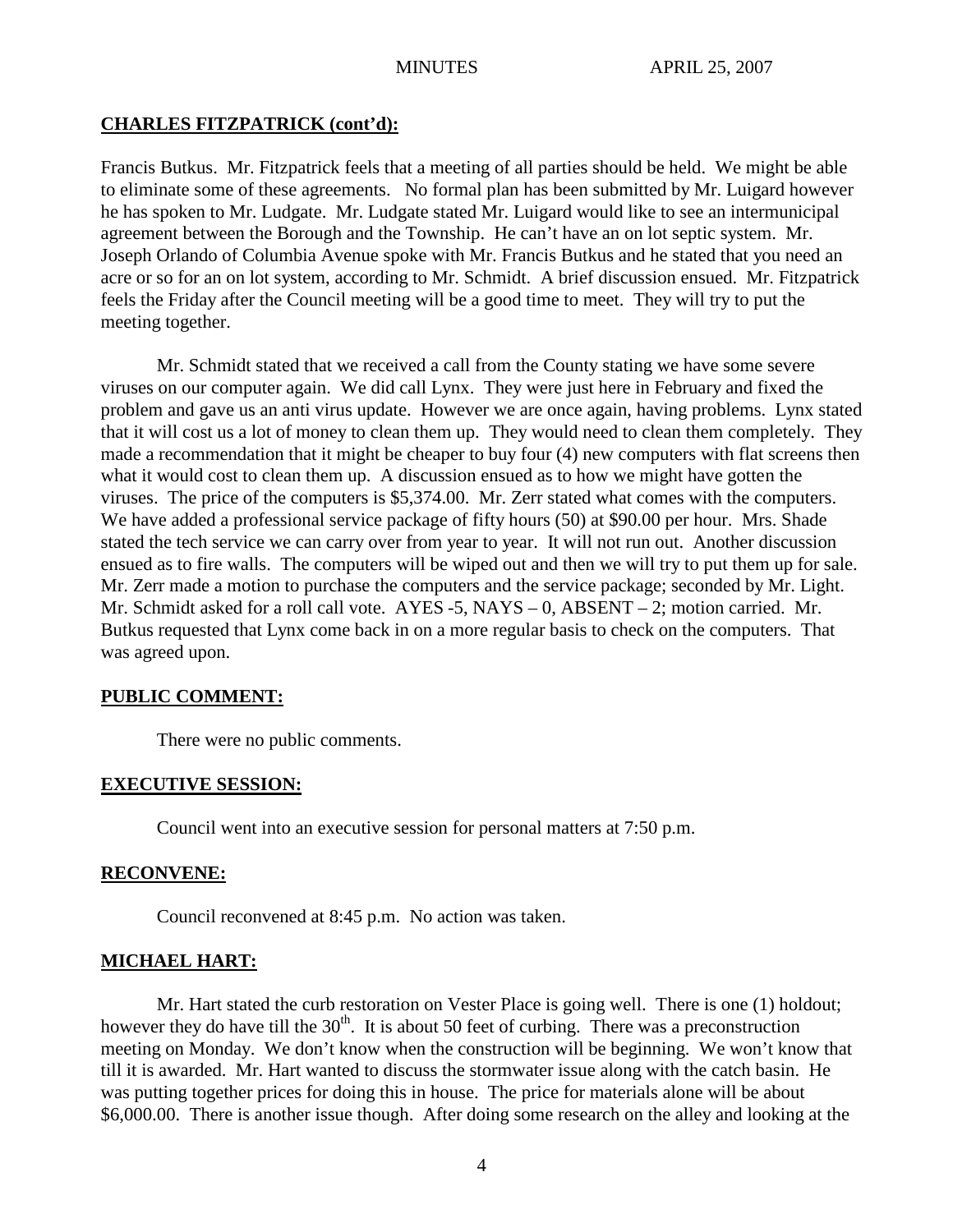### **MICHAEL HART (con't):**

map it appears that no home actually owns the alley behind them. It appears to be an open alley. Mr. Fitzpatrick stated if it comes directly off the tax map, you can't be sure that it is totally accurate. Mr. Fitzpatrick stated it might be true. If that is the case, it is not owned by the homeowner or the Borough, it is owned by the original developer of that area. The property owner's probably have deeds that say they can go across the alley and whenever you acquire property that has an alley, even if it is not opened you have private rights to use it. Mr. Fitzpatrick stated we still need to get the individual home owner's approval to across the alley. This is as much as he feels we can do. Mr. Hart wanted Council's feedback on whether we should move ahead or not. Mr. Butkus questioned who is on the hook for maintaining the alleys now. Mr. Fitzpatrick stated at this time no one. It is being maintained by the property owner's because they use the alleys. Mr. Butkus raised the question if we start working in one alley would we open ourselves up to have to repair other alleys. Mr. Fitzpatrick stated we are fixing a stormwater problem not fixing the alley. Mr. Butkus agreed however we will be doing both. Mr. Hart agreed we would be doing both. A discussion ensued as to where the drainage goes. Other people have been complaining about stormwater issues. Mr. Schmidt agrees with Mr. Butkus on the issue. Mr. Butkus stated in Hummelstown the Borough owns the alleys. Each one (1) is one (1) way going in the opposite direction. He explained how they would work. He feels that is something we should maybe think about some time down the road. Mr. Schmidt questioned who does the snowplowing. Mr. Butkus stated the Borough not only does the snowplowing it also paves them. It was the last thing plowed. There is a cost involved. The Mayor feels we shouldn't touch the alleys. Mr. Schmidt told the Mayor that is what the discussion is in regards to, taking over the alleys. The Mayor stated it would be a big expense to take over the alleys. Mr. Fitzpatrick was not sure if they are covered under liquid fuels. Both Mr. Hart and Mrs. Shade stated they weren't covered. It would then be entirely on the Borough to take care of them. Mr. Schmidt stated the first question is do we want to put a stormwater line in at the top of Vester. Mr. Hart stated it will clean up that area. We don't have to do it for our paving project. Mr. Schmidt questioned how much water is collecting up there. Mr. Hart stated it goes down to the railroad tracks. Mr. Schmidt questioned if it is a problem. Mr. Hart stated no, we would just be taking from above ground and running through pipes under ground. We would just be increasing our infrastructure. Mr. Schmidt feels maybe we shouldn't do anything with the alley. Mr. Butkus agreed.

Mr. Hart stated we have been ordering no parking signs. They cost us \$1.45 a piece. We give them to residents to either post themselves or we post the property when they are moving out. Mr. Hart made a sign on the computer and questioned Council if they would be in agreement to use these signs instead of the \$1.45 a piece sign. We could charge them .25 for a sign to try to recoup some of our costs. When they were finished with the signs, they could just be thrown away. We would give the information to the police. Mr. Butkus liked the idea. A discussion ensued. Mrs. Kutz stated maybe we could make them give us a deposit. When they return the signs then they get their deposit back. Mr. Hart stated they must give the residents 24 hours notice before the signs go into effect. A discussion ensued. It was decided to use the paper and charge .50 for the labor and the paper involved.